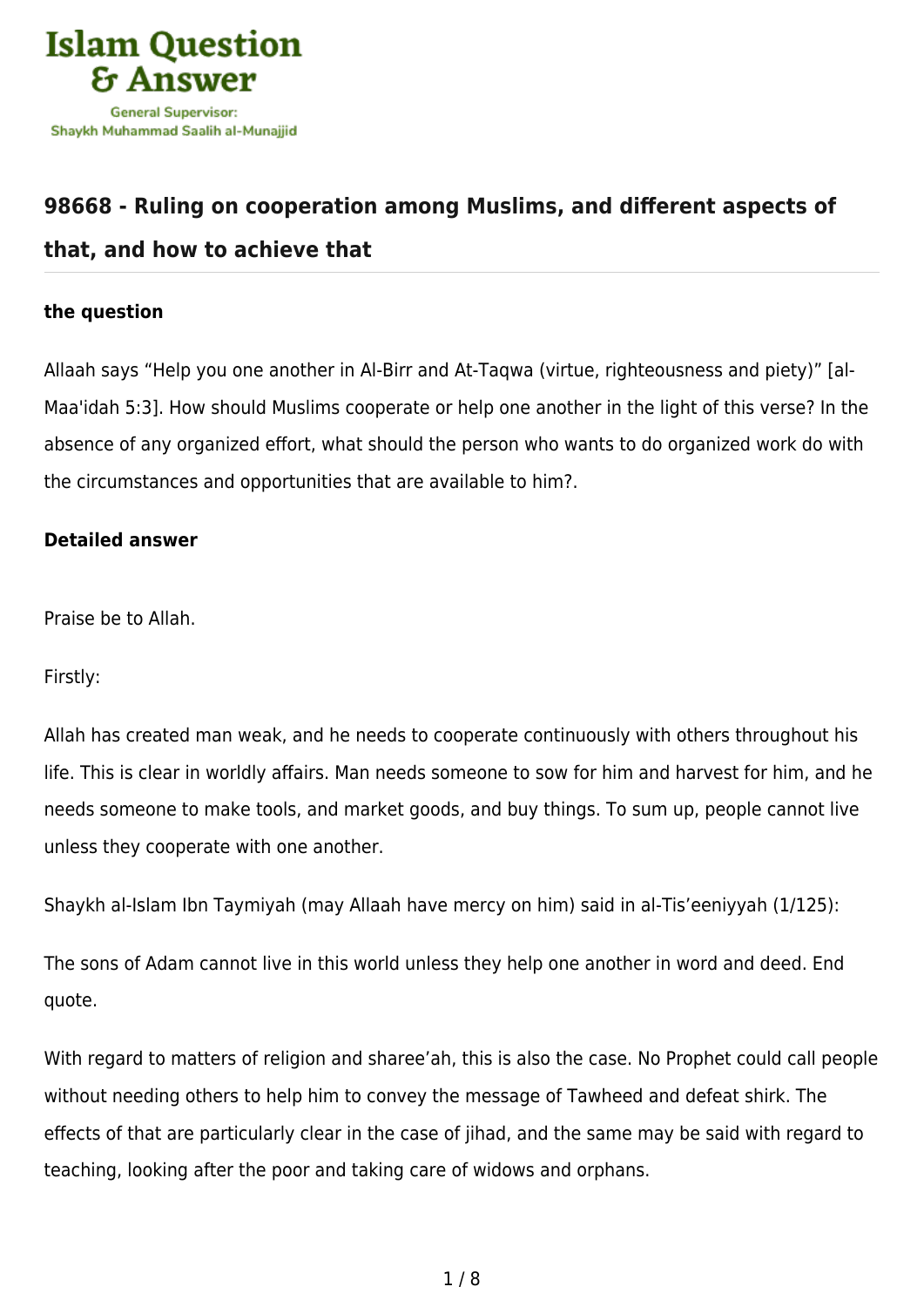

Allaah says (interpretation of the meaning):

"And many a Prophet (i.e. many from amongst the Prophets) fought (in Allaah's Cause) and along with him (fought) large bands of religious learned men. But they never lost heart for that which did befall them in Allaah's way, nor did they weaken nor degrade themselves. And Allaah loves As-Saabiroon (the patient)"

[Aal 'Imraan 3:146]

In Saheeh Muslim (86) it is narrated from 'Abd-Allaah ibn Mas'ood that the Messenger of Allaah (peace and blessings of Allaah be upon him) said: "There is no Prophet whom Allaah sent to any nation before me, but he had disciples and companions from among his nation who followed his path and obeyed his commands…"

 The Muslims need one another with regard to both worldly and religious affairs, hence cooperation among Muslims is something important that Allaah has enjoined and He has made cooperation the basis for religious and worldly well being. The Muslims – if they achieve this cooperation – are described as a strong, integrated structure, and as a single body. All of that confirms that cooperation and mutual support among them is something essential. That includes many aspects in the lives of Muslims, which are summed up in the words birr (righteousness) and taqwa (piety) , as Allaah says (interpretation of the meaning): "Help you one another in Al‑Birr and At‑Taqwa (virtue, righteousness and piety); but do not help one another in sin and transgression. And fear Allaah. Verily, Allaah is Severe in punishment" [al-Maa'idah 5:2]. These are two words that sum up all the attributes of goodness, such as belief, conduct, rulings and so on. Allaah says, explaining the meaning of birr (righteousness) (interpretation of the meaning):

"It is not Al-Birr (piety, righteousness, and each and every act of obedience to Allaah) that you turn your faces towards east and (or) west (in prayers); but Al-Birr is (the quality of) the one who believes in Allaah, the Last Day, the Angels, the Book, the Prophets and gives his wealth, in spite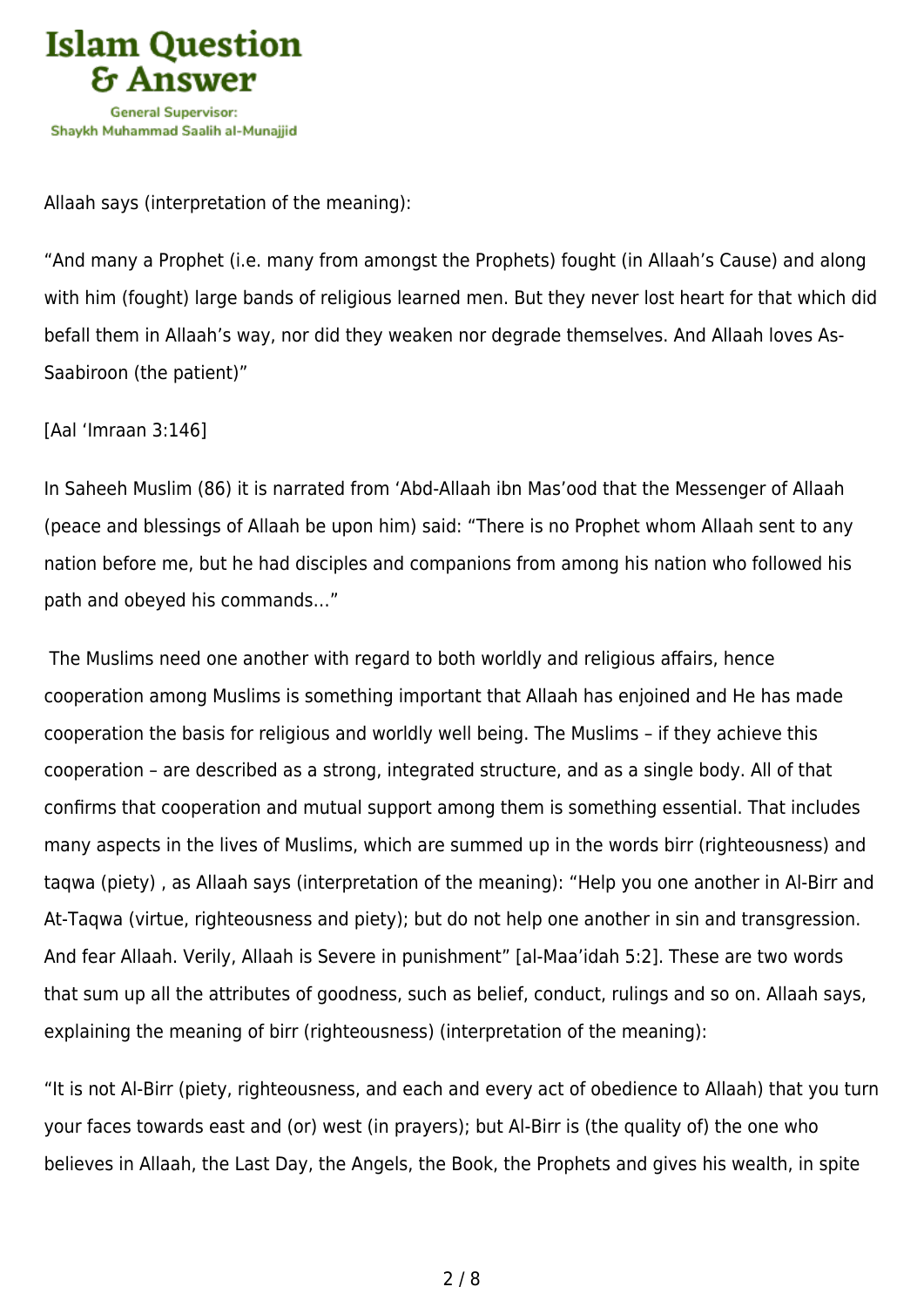

of love for it, to the kinsfolk, to the orphans, and to Al-Masaakeen (the poor), and to the wayfarer, and to those who ask, and to set slaves free, performs As-Salaah (Iqaamat-as-Salaah), and gives the Zakât, and who fulfil their covenant when they make it, and who are patient in extreme poverty and ailment (disease) and at the time of fighting (during the battles). Such are the people of the truth and they are Al‑Muttaqoon (the pious)"

[al-Baqarah 2:177]

Shaykh 'Abd al-'Azeez ibn Baaz (may Allaah have mercy on him) said:

It is well known that people's interactions cannot be sound, and their interests cannot be achieved and they cannot be united and their enemies cannot feel any awe of them except by means of Islamic solidarity, the reality of which is cooperation in righteousness and piety, and mutual support, love, sincerity, and urging one another to follow the truth and be steadfast and patient. Undoubtedly this is among the most important of Islamic duties and obligations. The verses of the Qur'aan and the ahaadeeth of the Prophet (peace and blessings of Allaah be upon him) state that Islamic solidarity among the Muslims – individuals, societies, governments and peoples – is one of the most important of ideas, and one of the duties which are essential to the welfare of society and the well being of their religious affairs and the soundness of their interactions and to united them against their common foe. There are many verses and ahaadeeth which speak of this, if not in these exact words then in similar meanings. Islamic solidarity means helping one another, standing shoulder to shoulder, supporting and advising one another and other such phrases. That includes enjoining what is good and forbidding what is evil, calling others to Allaah, and guiding people to that which will lead to their happiness and salvation, in this world and the Hereafter. That also includes teaching the ignorant, helping the destitute, supporting the one who is wronged, stopping the wrongdoer from wronging others, establishing the law of Allaah, maintaining security, stopping miscreants and mischief-makers, protecting roads, providing means of transportation by land, sea and air, and providing means of communication both land-based and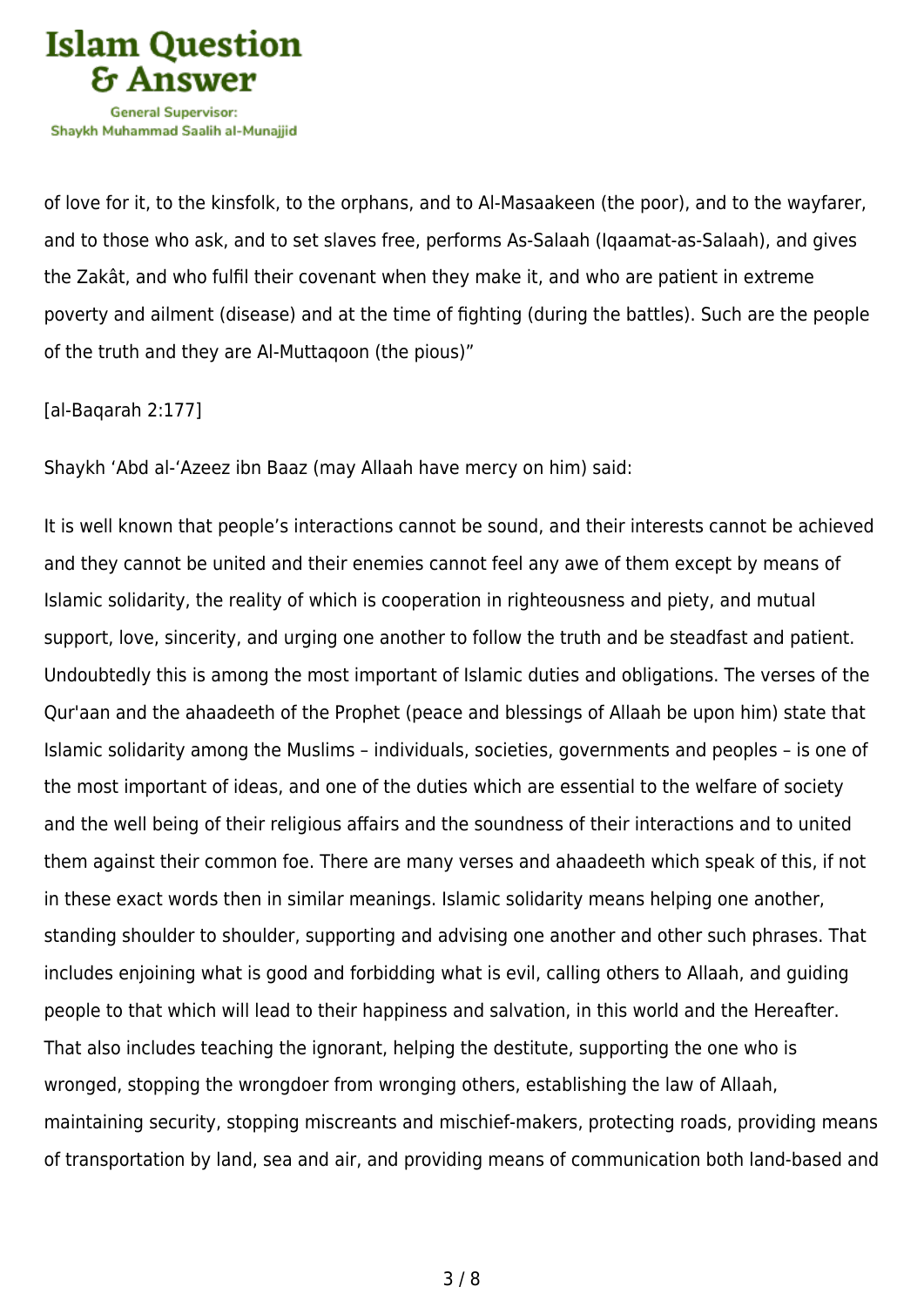

wireless, so that their common worldly and religious interests may be achieved, and so as to facilitate cooperation between Muslims in everything that may protect the truth, establish justice and spread peace and security in all regions.

Mutual support also includes reconciling between Muslims, resolving armed conflicts between them and fighting the offending party until it complies with the command of Allaah, in accordance with the words of Allaah (interpretation of the meaning):

"So fear Allaah and adjust all matters of difference among you"

### [al-Anfaal 8:1]

"And if two parties (or groups) among the believers fall to fighting, then make peace between them both. But if one of them outrages against the other, then fight you (all) against the one that which outrages till it complies with the Command of Allaah. Then if it complies, then make reconciliation between them justly, and be equitable. Verily, Allaah loves those who are the equitable.

10. The believers are nothing else than brothers (in Islamic religion). So make reconciliation between your brothers, and fear Allaah, that you may receive mercy"

[al-Hujuraat 49:9-10].

Fataawa al-Shaykh Ibn Baaz (2/192, 193)

He (may Allaah have mercy on him) also said:

Among the things that are mentioned in the ahaadeeth about solidarity as enjoined in Islam, which means cooperating in righteousness and piety, are the words of the Prophet (peace and blessings of Allaah be upon him): "Religion is sincerity" They said, "To whom, O Messenger of Allaah?" He said, "To Allaah and to His Book, to His Messenger, and to the leaders of the Muslims and their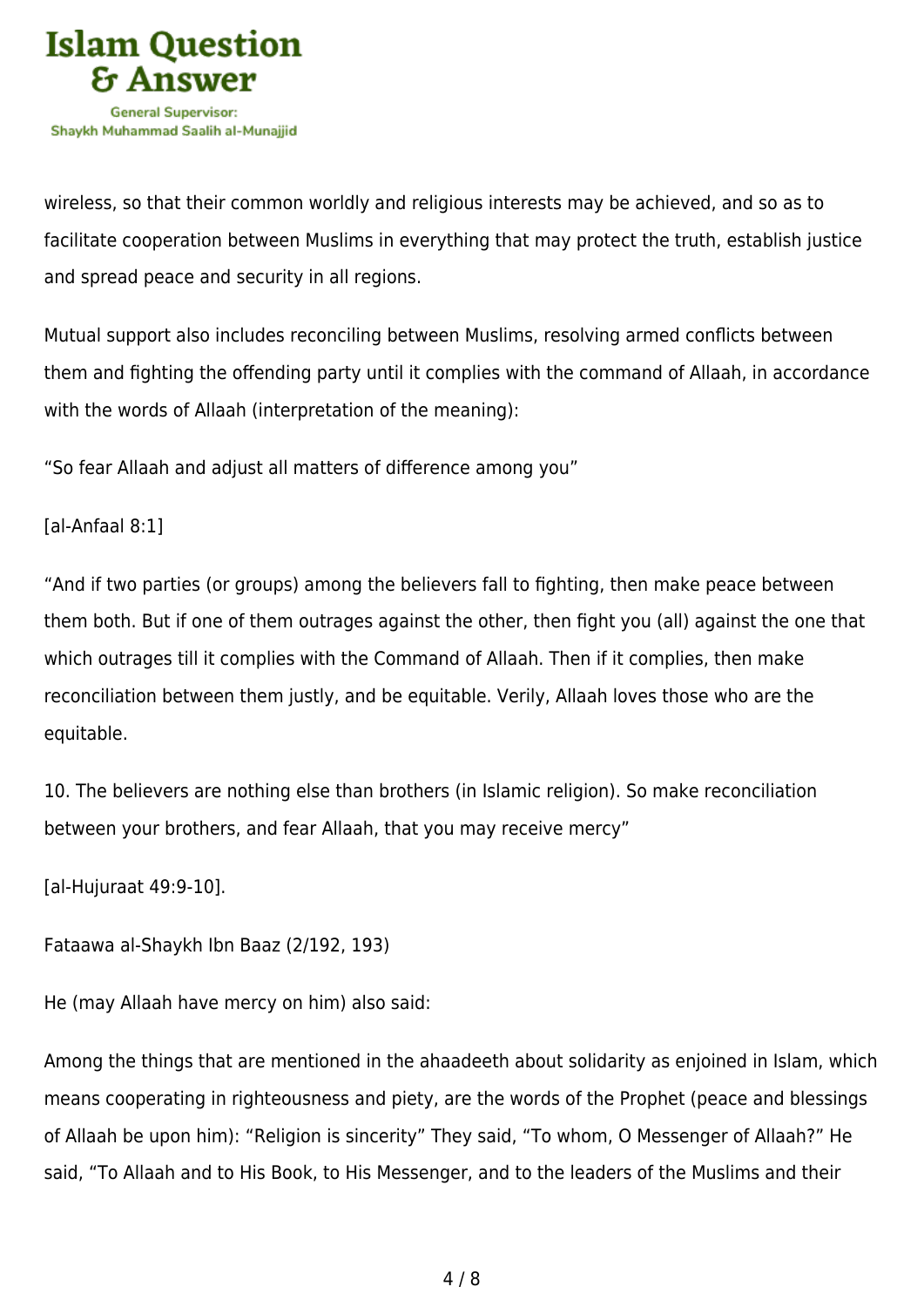

Shavkh Muhammad Saalih al-Munaiiid

common folk." Narrated by Muslim in his Saheeh. And he (peace and blessings of Allaah be upon him) said: "The relationship between one believer and another is like a structure, parts of which support other parts," and he interlaced his fingers. Agreed upon. And he (peace and blessings of Allaah be upon him) said: "The likeness of the believers in their mutual love, mercy and compassion is that of the body; if one part of it complains, the rest of the body joins it in staying awake and suffering fever." Narrated by al-Bukhaari and Muslim in their Saheehs.

These ahaadeeth and others like them clearly indicate that mutual support, compassion and care among Muslims, and cooperation in doing good, are obligatory. Likening them to a single structure or a single body indicates that by supporting and helping one another and showing compassion to one another, they will become united and integrated, and they will be saved from the evil of their enemies. Allaah says (interpretation of the meaning):

"Let there arise out of you a group of people inviting to all that is good (Islam), enjoining Al-Ma'roof (i.e. Islamic Monotheism and all that Islam orders one to do) and forbidding Al-Munkar (polytheism and disbelief and all that Islam has forbidden). And it is they who are the successful"

#### [Aal 'Imraan 3:104]

The leader of them all in this call and their example on this path is their Prophet and greatest leader, our Prophet Muhammad the Messenger of Allaah (peace and blessings of Allaah be upon him). He was the first one to call this ummah to affirm the Oneness of its Lord (Tawheed) and hold fast to His rope, and to unite in truth and form a single rank against the common enemy and to achieve its interests and serve its just causes, in accordance with the words of Allaah (interpretation of the meaning):

"Invite (mankind, O Muhammad صلىالله عليه وسلم) to the way of your Lord (i.e. Islâm) with wisdom (i.e. with the Divine Revelation and the Qur'aan) and fair preaching, and argue with them in a way that is better"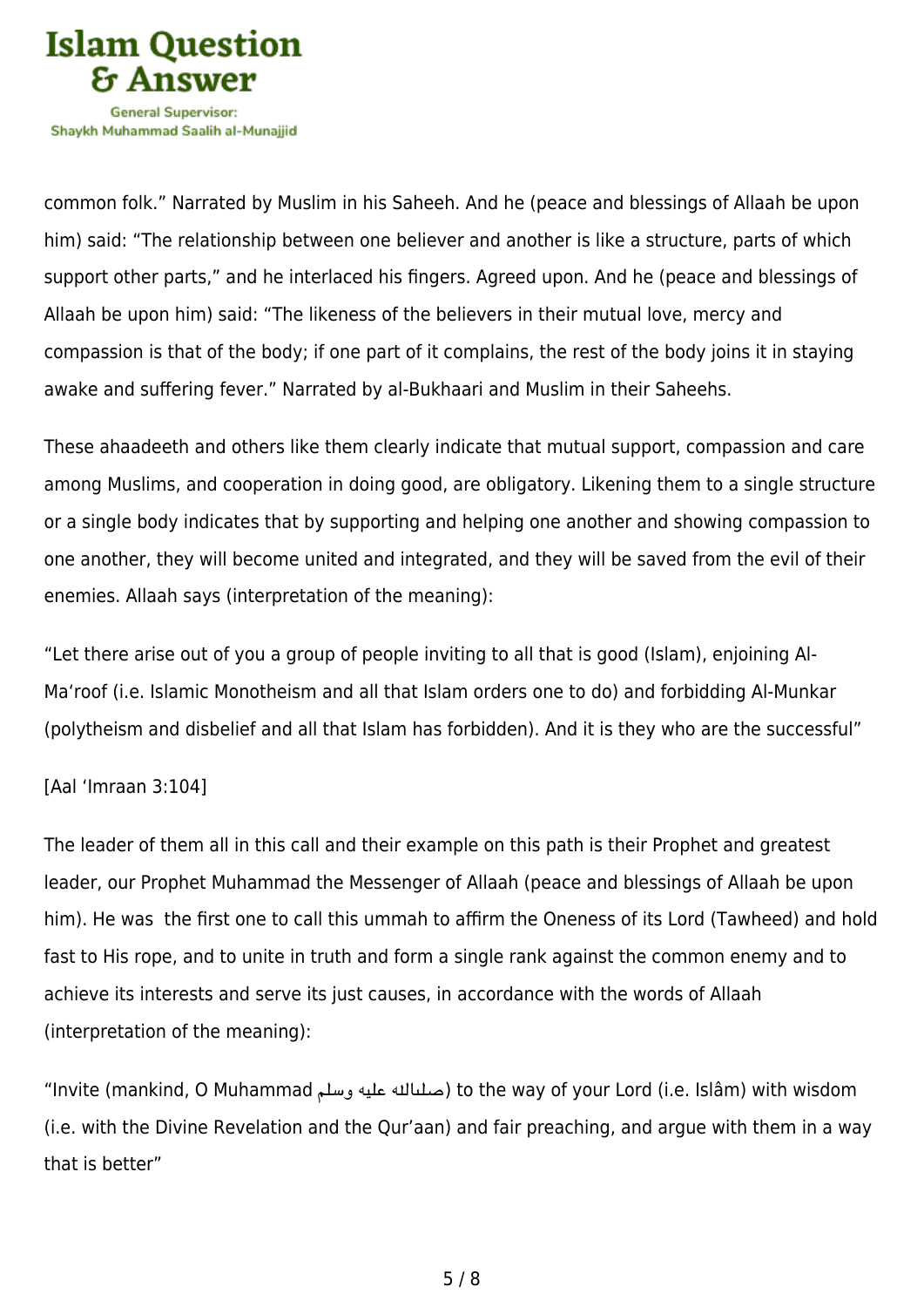

[al-Nahl 16:125]

"Say (O Muhammad صلى الله عليه وسلم): This is my way; I invite unto Allaah (i.e. to the Oneness of Allaah — Islamic Monotheism) with sure knowledge, I and whosoever follows me (also must invite others to Allaah, i.e. to the Oneness of Allaah — Islamic Monotheism with sure knowledge)"

[Yoosuf 12:108]

This straight path was also followed by his noble Companions and those who followed them in truth (may Allaah be pleased with them all), and they attained the ultimate success, and Allaah granted them the honour and victory that He had promised them.

Fataawa al-Shaykh Ibn Baaz (200, 201).

This may all be summed up by noting that it is essential for the Muslims to cooperate in righteousness and piety, and the Muslims must do all that they can in order to achieve this cooperation, such as founding charitable organizations, da'wah centres, Qur'aan study circles, and so on, which will help to unite and organize their efforts. The Muslims must help them and devote their energy and wealth to establish true cooperation in righteousness and piety. The Muslim should not fail to offer something to his brothers and help them with what they need in worldly or religious terms.

### Secondly:

The Muslim can serve Islam and strive so that the Word of Allaah will become supreme without joining a party or group. Our scholars and imams nowadays are doing a great service for Islam and there is hardly any spot on earth that their knowledge has not reached, and they are not doing organized activities, nor do they belong to groups and parties.

If you want to serve Islam and work for it, then do that yourself in whatever way you are able, such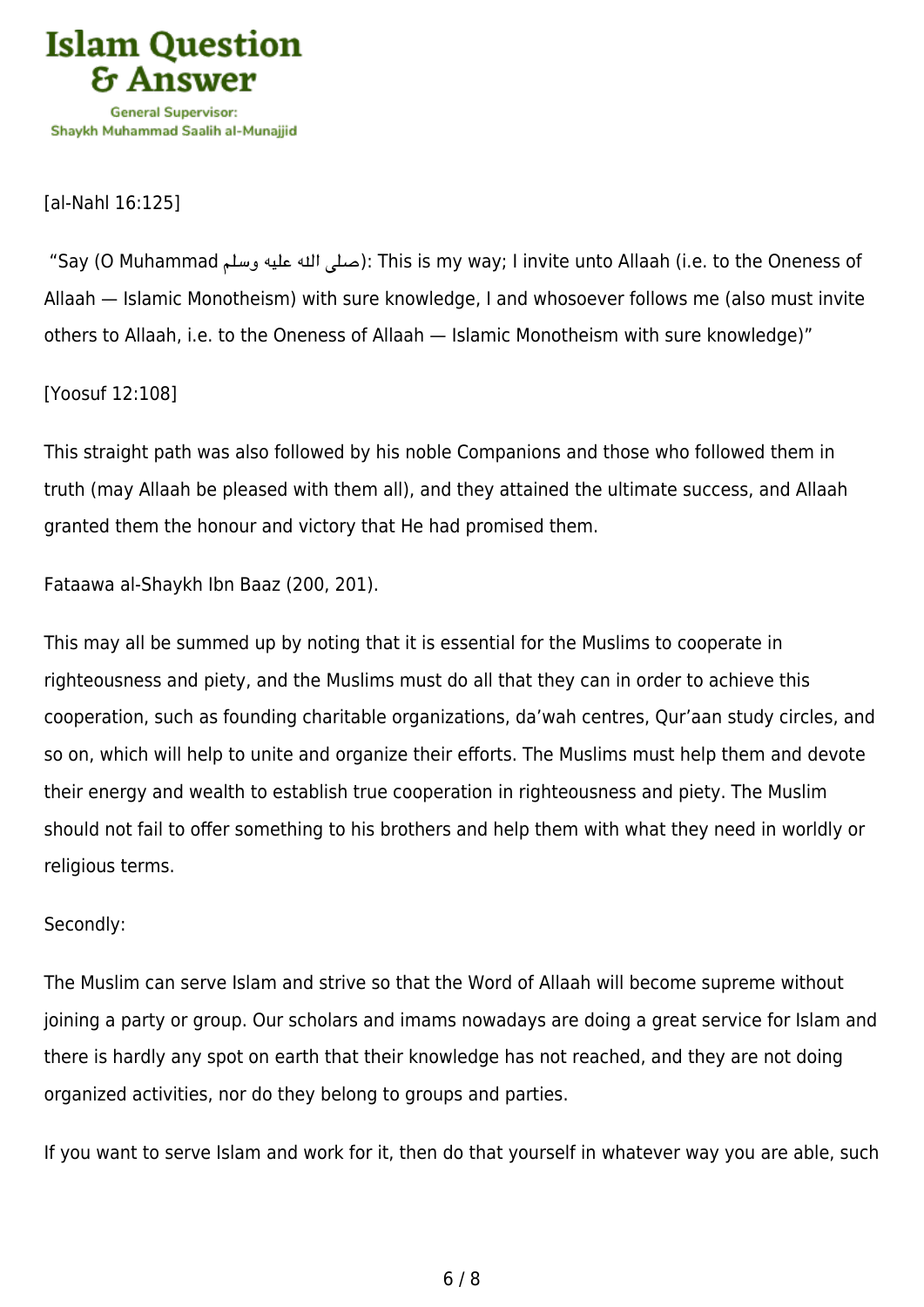

as delivering speeches, teaching, calling people in villages and provinces, distributing books and tapes, or giving financial support to those who do these things. You can work with Sunni groups and organizations who are serving Islam.

As for sects, groups and parties that adopt beliefs other than the belief ('aqeedah) of the Salaf, or a way that is other than the way of Ahl al-Sunnah wa'l-Jamaa'ah, there is nothing good in them, and a Muslim should not cooperate with them in anything that will support their beliefs and ways. As for groups which call people to Islam, but they have some things that go against sharee'ah, the Muslim may cooperate with them in matters that are in accordance with sharee'ah.

The scholars of the Standing Committee said:

Each of these groups have things that are wrong and things that are right. So you should cooperate with them in matters in which they are right, and avoid the matters in which they are in error, whilst advising them and cooperating with them in righteousness and piety.

Shaykh 'Abd al-'Azeez ibn Baaz, Shaykh 'Abd al-Razzaaq 'Afeefi, Shaykh 'Abd-Allaah ibn Ghadyaan, Shaykh 'Abd-Allaah ibn Qa'ood

Fataawa al-Lajnah al-Daa'imah (2/237, 238).

Shaykh 'Abd al-'Azeez ibn Baaz (may Allaah have mercy on him) was asked:

Do you regard establishing Islamic organizations in Islamic countries to guide the youth and teach them about Islam as something good in this day and age?

He replied:

Establishing these Islamic organizations is good for the Muslims, but they must strive to explain the truth with evidence and not fight one another. They should strive to cooperate with one another and love one another, advising sincerely and speaking of the good points of the others,